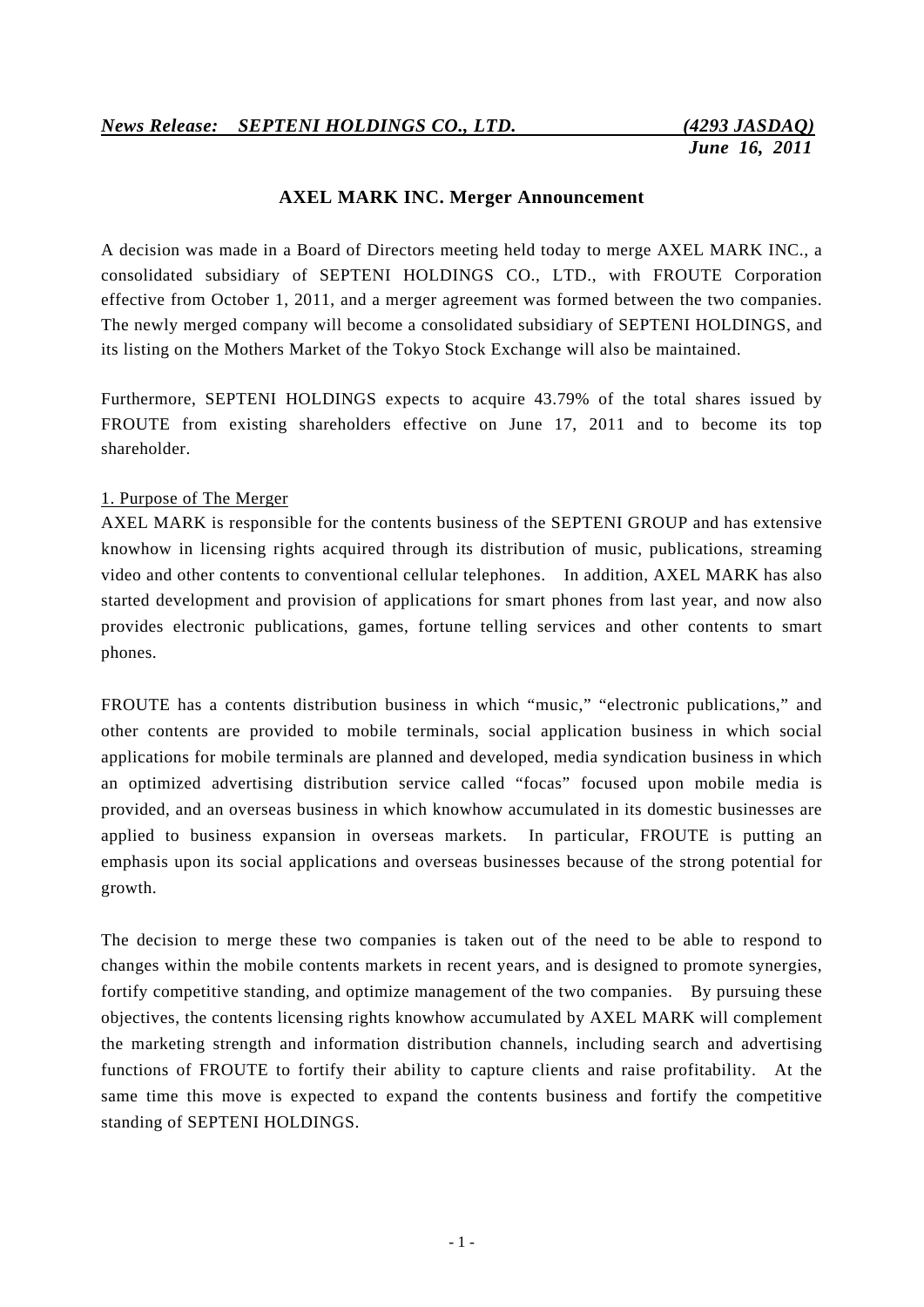2. Merger Summary, Overview of Merging Companies and Conditions After the Merger

Please refer to the document "Notice of Merger Agreement between AXEL MARK INC. and FROUTE Corporation" announced separately by AXEL MARK.

## 3. Outlook Going Forward

The impact of this merger upon SEPTENI HOLDINGS' consolidated earnings during fiscal year September 2011 is expected to be negligible. Moreover SEPTENI is currently assessing the impact of this merger upon its consolidated earnings in fiscal year September 2012, and its earnings announcements which have yet to be announced for the coming fiscal year are expected to reflect any potential impact of the merger.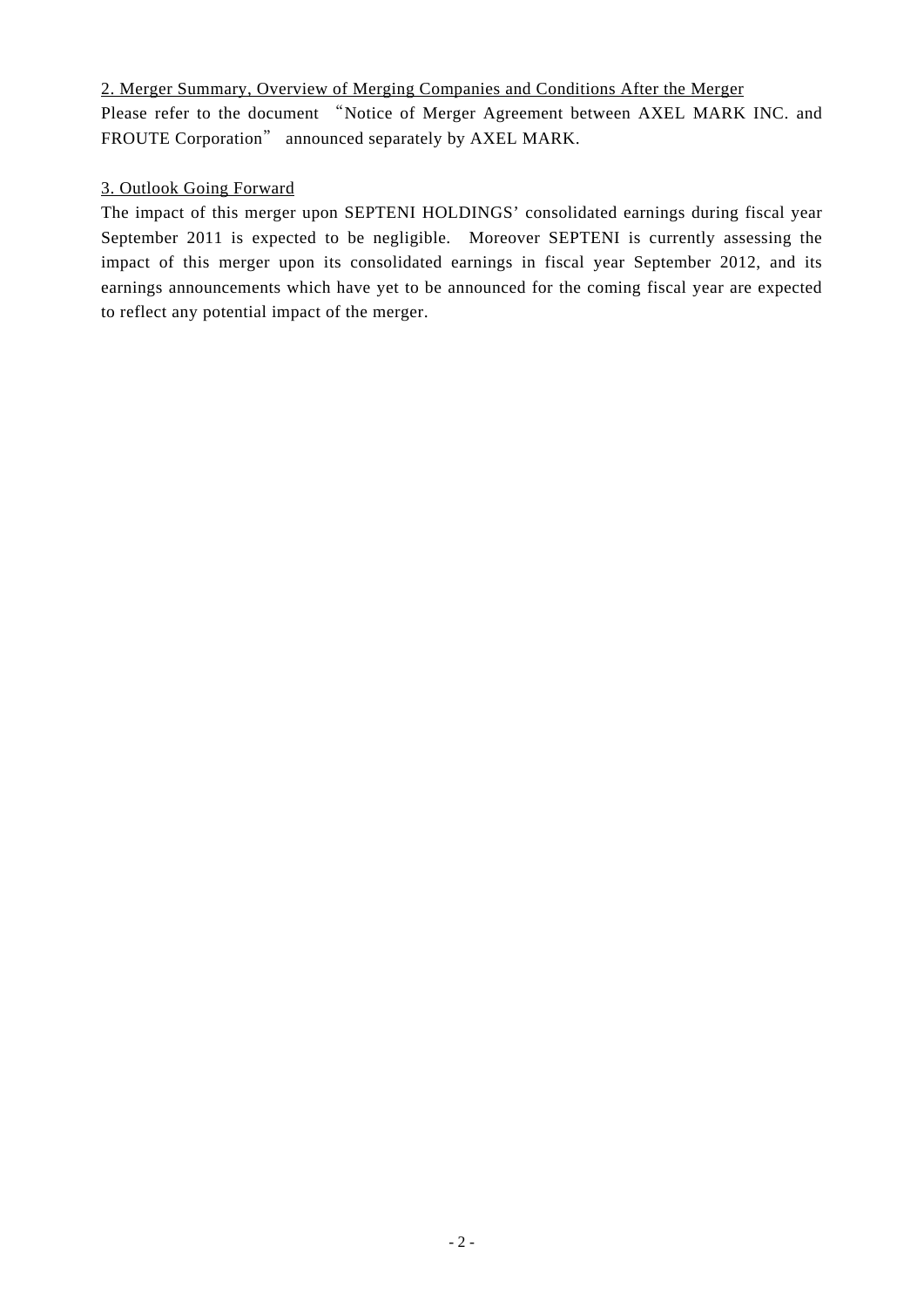# **Notice of Merger Agreement between AXEL MARK INC. and FROUTE Corporation**

A decision was made in a Board of Directors meeting held today to merge AXEL MARK INC. (Mothers Market of the Tokyo Stock Exchange, Stock Code 3624) with FROUTE Corporation in accordance with the details of the merger listed below.

#### 1. Background and Purpose of the Merger

While the contents market for conventional cellular telephones has matured, the environment surrounding the overall mobile contents market continues to change with strong growth expected in the contents market for smart phones and tablet terminals. Furthermore the market for social applications, in particular games, is continuing to expand. The number of members of large domestic social network services has exceeded 20 million, and demand for social games is expected to continue to grow.

AXEL MARK leverages its knowhow in licensing rights obtained in its business dealings with license holding companies in its "music," "publications," "streaming video," and other cellular telephone contents distribution business, and operates over 150 official sites for various communications carriers. In fiscal year September 2011, the Company is focusing its efforts upon development and provision of applications for smart phones, including electronic publications, games, fortune telling services and other contents. In addition, the number of downloads of electronic publications has exceeded 200,000 via "App Store" since its service started in July 2010.

FROUTE operates a search service called "froute.jp" in its search portal site business, an optimized advertising distribution servicer focused upon mobile media called "focas" in its syndication business, and "music," "electronic publications," and eight other genre of contents distribution to mobile terminals over 110 sites operated as official sites for communications carriers in its contents business. Furthermore FROUTE RECS Corporation, FROUTE's 100% owned subsidiary, provides social application planning and development in its social application business, and Froute Mobile Technology Inc., FROUTE's 100% owned subsidiary, provides business deployment services in overseas markets based on knowhow developed in its businesses within Japan. Currently efforts are being focused upon the social applications business and overseas business, which are expected to grow strongly.

AXEL MARK had ongoing transactions with FROUTE for the provision of advertising services, but beyond this there was no relationship between the two companies. While growth in the contents market for conventional cellular telephones is stagnating, the expansion in the diffusion of smart phones and other new devices is contributing to growth in the market for social applications and electronic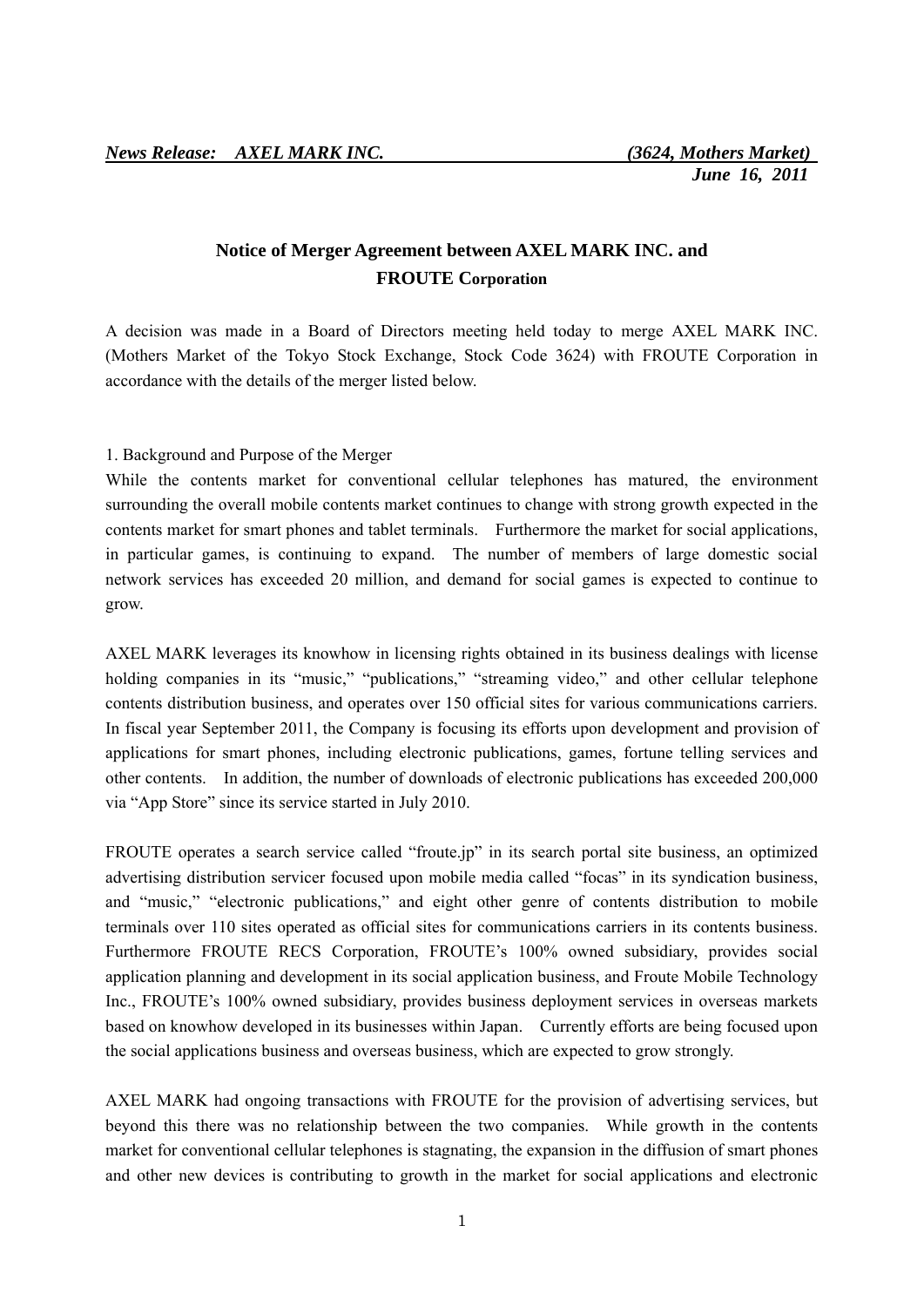publications. Against this backdrop, the two companies began discussions about various collaborations since the latter half of last year to leverage "the knowhow in licensing rights and contents development" of both companies in addition to the "marketing strength, search and advertising network information distribution channels" of FROUTE to help expand the customer base for contents, raise profitability, and create new synergies.

Furthermore results from synergies were realized through these discussions. Also the merger was agreed upon because it was determined that the best way to realize increased efficiencies in business operations and management was to merge the two companies.

Through this merger both companies will endeavor to raise management efficiency, expand their businesses, and fortify their competitive positioning by realizing new synergies. Therefore they will become a "comprehensive contents service company" that will be able to quickly provide bountiful contents and services to a wide range of users of mobile devices, and they will endeavor to expand their corporate value by large margins.

### 2. Merger Summary

#### (1) Merger Timeline

| Approval of merger in Board of Directors' Meeting (Both companies)                                                                     | June 16, 2011                            |  |
|----------------------------------------------------------------------------------------------------------------------------------------|------------------------------------------|--|
| Signing of merger agreement (Both companies)                                                                                           | June 16, 2011                            |  |
| Reference date for announcement of the holding of an extraordinary<br>shareholders meeting to approve the merger agreement (AXEL MARK) | June 30, 2011 (Anticipated)              |  |
| Reference date for extraordinary shareholders meeting to approve the<br>merger agreement (AXEL MARK)                                   | July 15, 2011 (Anticipated)              |  |
| Regular shareholders meeting to approve the merger agreement (FROUTE)                                                                  | August 30, 2011 (Anticipated)            |  |
| Date of extraordinary shareholders meeting to approve the merger<br>agreement (AXEL MARK)                                              | September 5, 2011 (Anticipated)          |  |
| Merger date (Effective date)                                                                                                           | October 1, 2011 (Anticipated)            |  |
| Merger registration                                                                                                                    | First half October 2011<br>(Anticipated) |  |

Details above are projections as of the current date, and the actual dates may be subject to change as the merger procedures progress.

### (2) Merger Method

AXEL MARK will become the surviving company and FROUTE will be dissolved through its absorption.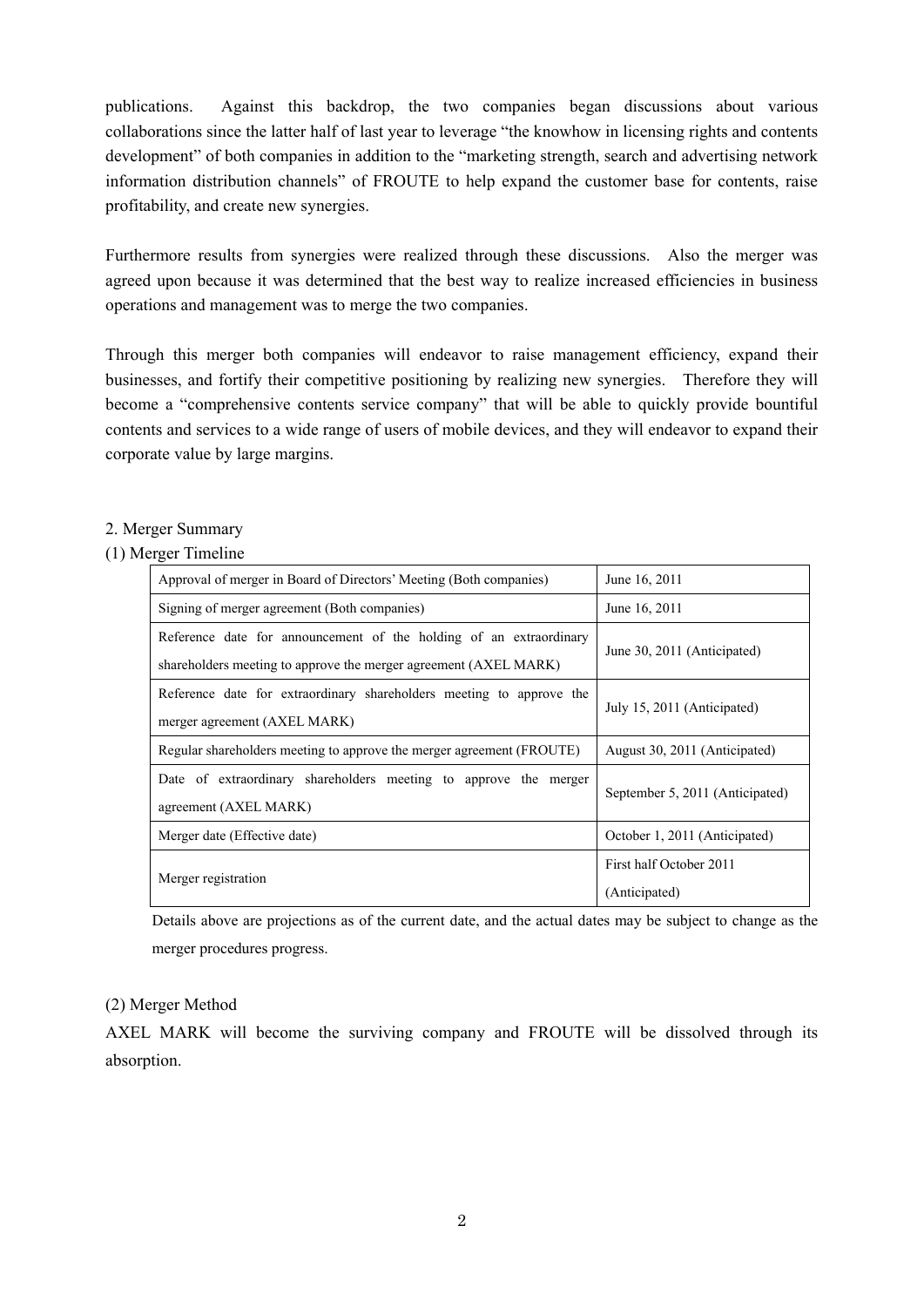#### (3) Merger Ratio Details

|                                | <b>AXEL MARK</b>    | <b>FROUTE</b>       |  |
|--------------------------------|---------------------|---------------------|--|
|                                | (Surviving company) | (Dissolved company) |  |
| Details of ratio of the merger |                     | 0.0057              |  |

\*1 Number of shares issued through the merger (anticipated): 16,530 common stock

\*2 AXEL MARK will issue 0.0057 common shares for every common stock of FROUTE

(4) Treatment of Stock Options and Bonds with Stock Options

FROUTE will acquire all of the stock options from stock options holders free of charge and retire all of these options after it has officially approved the merger agreement in its regularly scheduled shareholders' meeting.

(5) Changes in Shareholder Structure and Shares Accompanying the Merger

Two stages of the transfer of shares and shareholders will result in the process of this merger.

① SEPTENI HOLDINGS CO., LTD., the parent company of AXEL MARK, is expected to conduct off market trading on June 17, 2011 to acquire 577 shares of AXEL MARK (2.00% of total shares issued) from President Yasuhiro Kobayashi. At the same time AXEL MARK will acquire a total of 1,270,000 shares (43.79% of total shares issued) from existing shareholders of FROUTE.

② The effective date of the merger is October 1, 2011. As stated above in "(3) Merger Ratio Details," the new company will issue 16,530 shares in accordance with the ratio listed above.

As a result of the above factors, SEPTENI will own 23,554 (51.87% of total shares issued) of the 45,407 shares issued by the newly formed company, and the new company will be maintained as a consolidated subsidiary.

For further details please refer to the diagrams attached separately.

3. Assumptions for the Calculation of the Merger Ratio

(1) Fundamental Calculation

AXEL MARK has ordered an analysis to be performed of the merger ratio by Loyal Strategy Co., Ltd. as a third party independent of both companies in order to ensure fairness and appropriateness of the merger ratio calculation.

Loyal Strategy calculated the theoretical stock price based on discounted cash flow and average market pricing methods for AXEL MARK, because it is a publicly traded company, and comparative pricing of competitors and discounted cash flow methods for FROUTE because it is a non-listed company.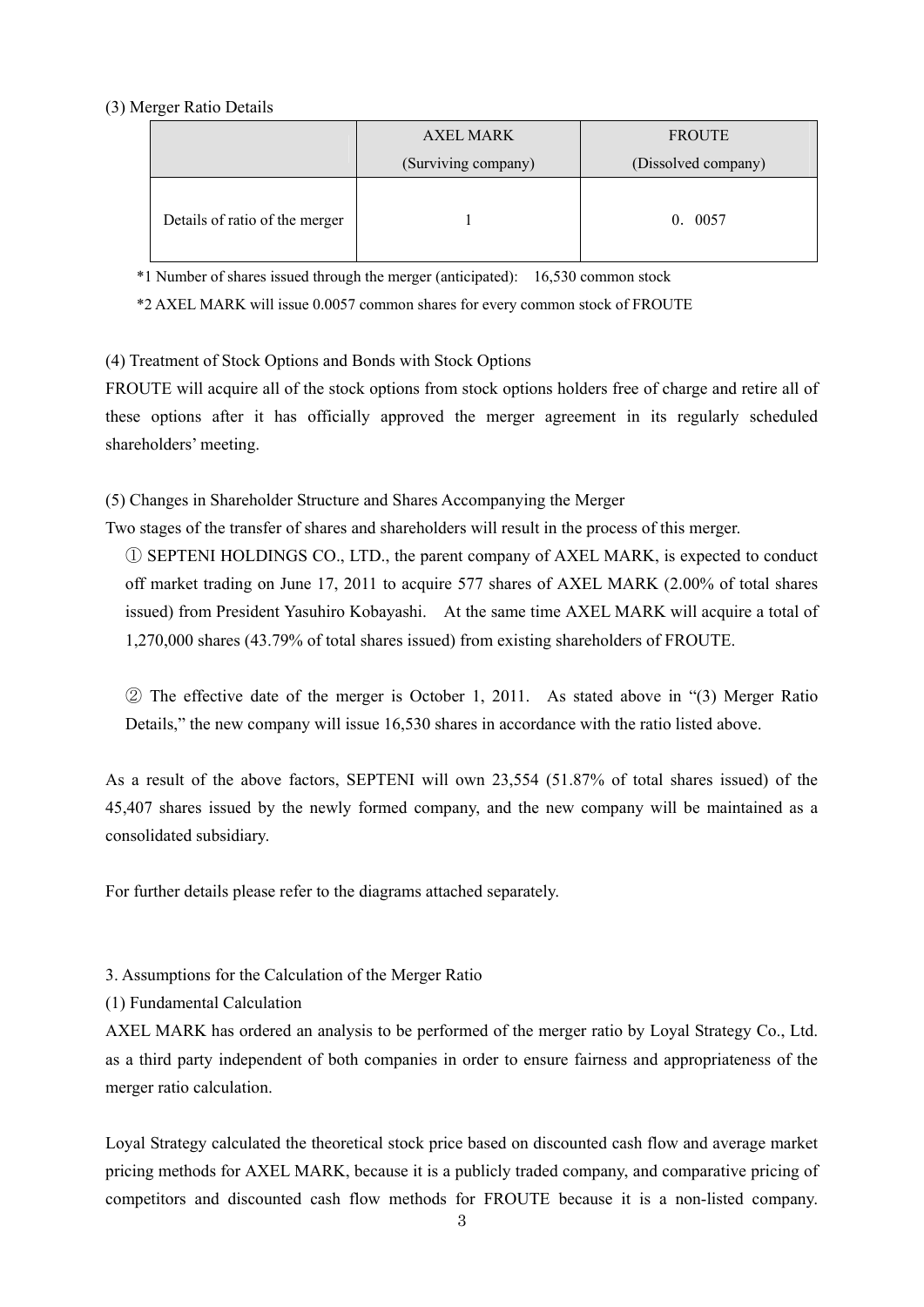Loyal Strategy also based their calculations upon analysis of the scale of both of the companies and other conditions of the merger.

The results of these valuations are provided as follows. The merger ratio calculation range is presented in terms of the number of AXEL MARK shares issued to be exchanged per each common share issued of FROUTE.

| AXEL MARK                                             | <b>FROUTE</b>                                                 | Merger Ratio           |
|-------------------------------------------------------|---------------------------------------------------------------|------------------------|
| Discounted Cash Flow, Average<br>Market Price Methods | Discounted Cash Flow,<br><b>Comparative Companies Pricing</b> | $1:0.0047 \sim 0.0060$ |
|                                                       | Method                                                        |                        |

Moreover the market price valuation method is based on a reference date of June 16, 2011, and uses simple average pricing (Closing price basis) for one, three and six months leading up to the day before the reference date.

In calculating the merger ratio Loyal Strategy uses information provided by both companies, information derived from interviews, and public information readily available. It is assumed that those documents and other information used are complete and accurate and validation of the completeness and accuracy of this information has not been performed. Furthermore appraisal and assessment of the assets and liabilities (Including off balance sheet and contingent liabilities) have not been performed by any third party. In addition, all financial forecasts are assumed to have been created from the most rational and best forecasts of the company management at the current time. Moreover Loyal Strategy has not expressed its opinion on the fairness of the results of the calculations for the merger ratio which have been presented.

Loyal Strategy fundamentally bases its DCF valuation method calculations upon AXEL MARK's and FROUTE's earnings estimates in a fiscal year when earnings are expected to rise by a large margin. This outlook is premised on the outlook for both sales and profits of AXEL MARK and FROUTE to grow on the back of fortification of both contents development and marketing capabilities, and on growth in the market for social applications and other applications for smart phones.

### (2) Calculation Process

As stated above, Loyal Strategy performed the calculation for the merger ratio using appropriate third party calculation results as reference, AXEL MARK and FROUTE's financial conditions, asset conditions, future outlook, and careful discussions with FROUTE to formulate a rational decision with regards to the merger ratio. Consequently they arrived at the valid merger ratio stated above in section 2. (3), which was agreed upon on June 16, 2011.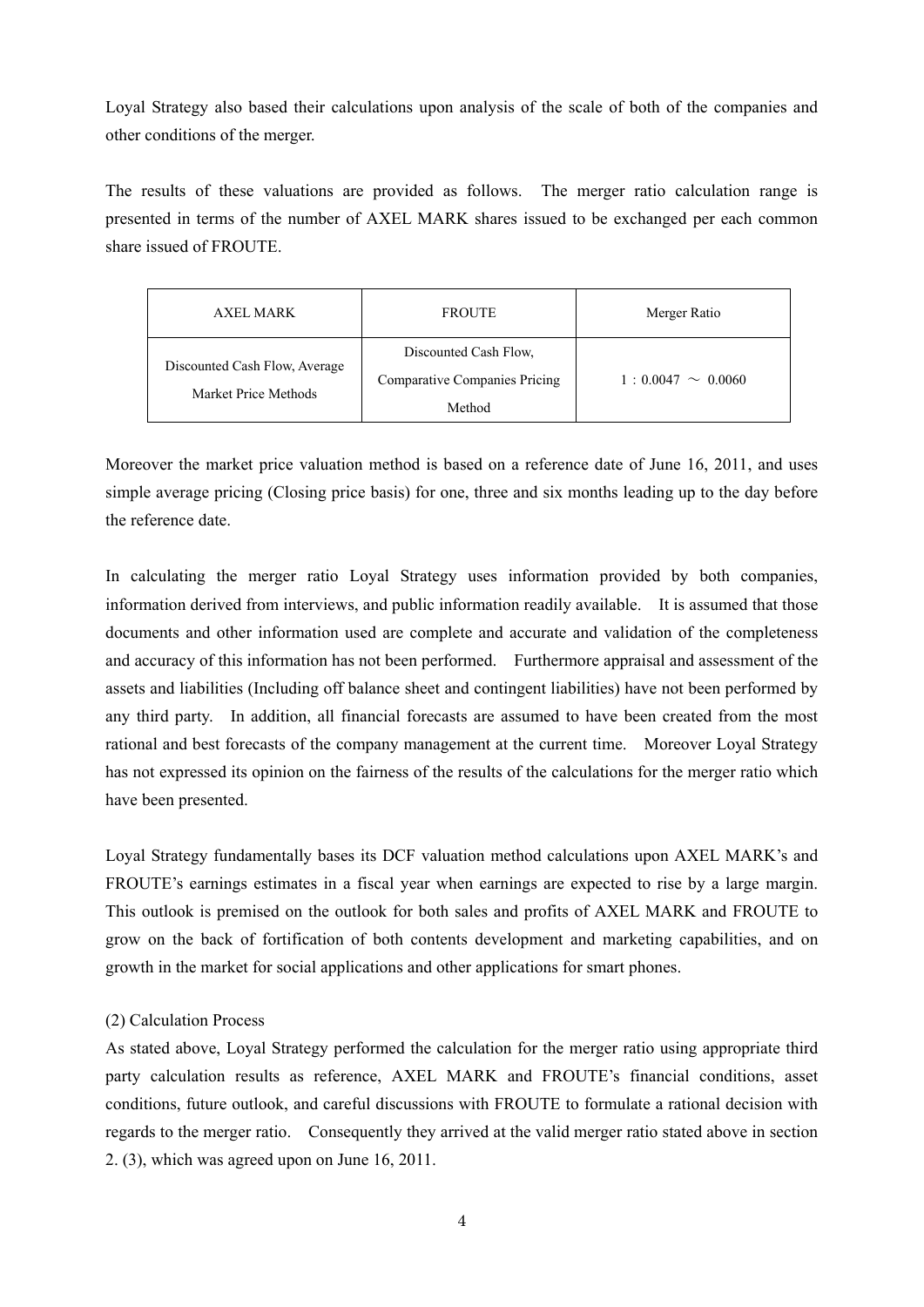### (3) Relationship to Calculating Party

Loyal Strategy, the party responsible for calculating the merger ratio, was not a concerned party of either AXEL MARK or FROUTE and therefore did not have any vested interests in the merger.

### (4) Regarding the Listing

AXEL MARK will become the surviving company and it will maintain its listing on the Mothers Market of the Tokyo Stock Exchange.

### 4. Overview of Companies in the Merger

(AXEL MARK: As of March 31, 2011, FROUTE: As of May 31, 2011)

| (1)  | Name                        | AXEL MARK INC.                                                                                                      | <b>FROUTE</b> Corporation                                                                                                           |  |  |
|------|-----------------------------|---------------------------------------------------------------------------------------------------------------------|-------------------------------------------------------------------------------------------------------------------------------------|--|--|
| (2)  | <b>HQ Address</b>           | Nishi-shinjuku 6-24-1, Shinjuku-ku,<br>Tokyo                                                                        | Honmachi 1-32-2, Nakano-ku, Tokyo                                                                                                   |  |  |
| (3)  | Representative              | Yasuhiro Kobayashi,<br>Junji Oshita,<br>Representative Director, President<br>Representative Director, President    |                                                                                                                                     |  |  |
| (4)  | <b>Business Description</b> | Cellular telephone, smart phone<br>contents distribution                                                            | Search portal site, contents, media<br>syndication, social application<br>businesses                                                |  |  |
| (5)  | Capital                     | ¥563.9 million                                                                                                      | ¥210 million                                                                                                                        |  |  |
| (6)  | <b>Established Date</b>     | March 2, 1994                                                                                                       | July 1, 2003                                                                                                                        |  |  |
| (7)  | Shares Issued               | 28,877 shares                                                                                                       | 2,900,000 shares                                                                                                                    |  |  |
| (8)  | Fiscal Year End             | September 30                                                                                                        | May 31                                                                                                                              |  |  |
| (9)  | Employees                   | Non-consolidated:<br>34<br>* Does not include dispatched,<br>contracted, part time workers                          | Non-consolidated: 56<br>* Does not include dispatched,<br>contracted, part time workers                                             |  |  |
| (10) | Main Customers              | · NTT DOCOMO, INC.<br>· KDDI Corporation<br>· SOFTBANK MOBILE Corp.                                                 | · NTT DOCOMO, INC.<br>· KDDI Corporation<br>· SOFTBANK MOBILE Corp.                                                                 |  |  |
| (11) | Main Banks                  | · Mizuho Bank, Ltd.<br>· SUMITOMO MITSUI BANKING<br><b>COPRATION</b><br>· The Bank of Tokyo-Mitsubishi UFJ,<br>Ltd. | · Mizuho Bank, Ltd.<br>· SUMITOMO MITSUI BANKING<br><b>COPRATION</b><br>· Resona Bank, Limited                                      |  |  |
| (12) | Major Shareholders          | · SEPTENI HOLDINGS CO., LTD.:<br>54.50%<br>· Yasuhiro Kobayashi:<br>$10.11\%$                                       | · Incubate Fund Number 1, Limited<br>Partnership for Investment:<br>30.39%<br>$\cdot$ ICP Inc.:<br>17.24%<br>· Junji Oshita: 12.72% |  |  |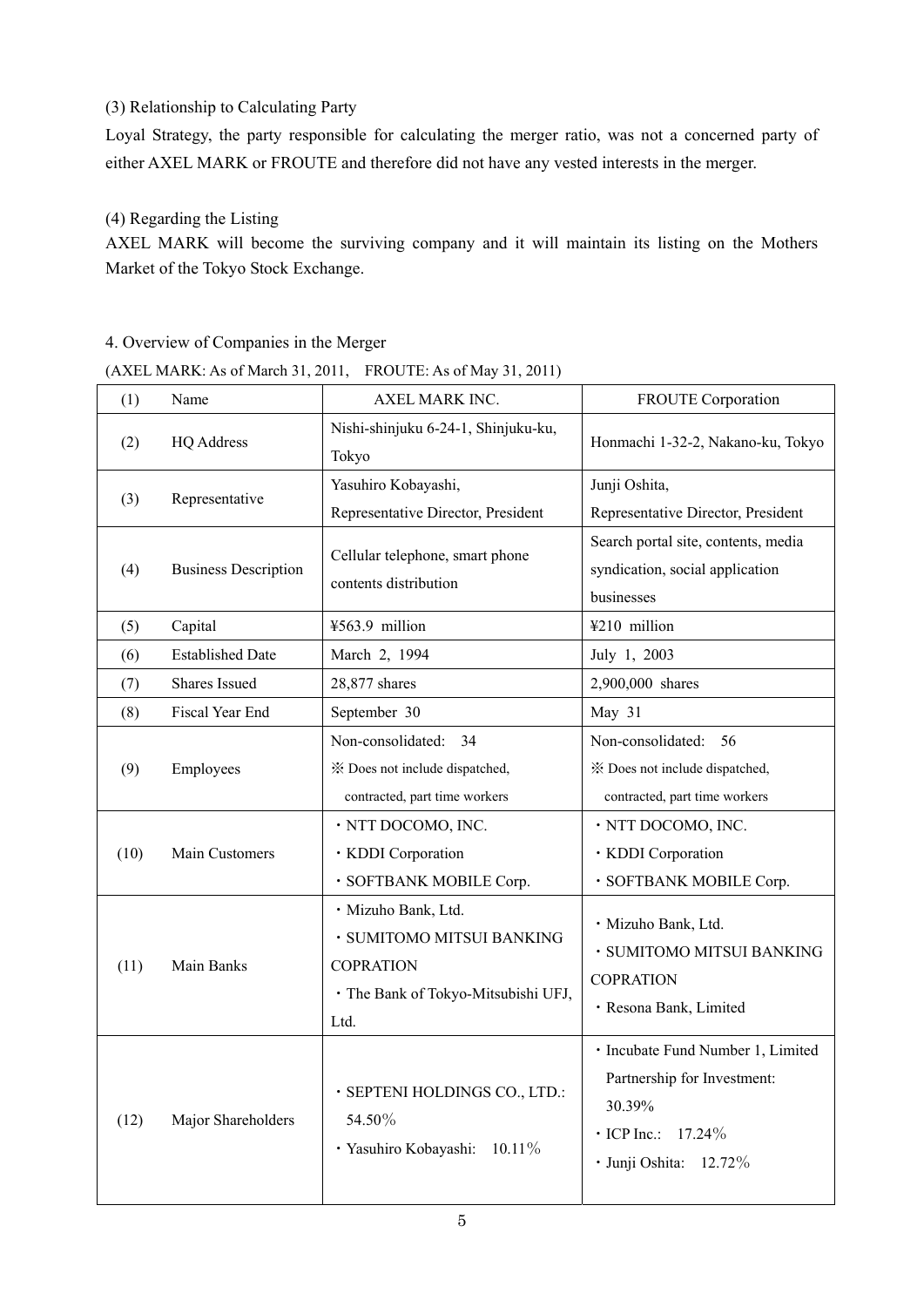| (13)                                          |                                                                  | Relationship Between the Two Companies                                                          |              |             |               |        |        |
|-----------------------------------------------|------------------------------------------------------------------|-------------------------------------------------------------------------------------------------|--------------|-------------|---------------|--------|--------|
|                                               | Capital                                                          | None                                                                                            |              |             |               |        |        |
|                                               | Personnel                                                        | None                                                                                            |              |             |               |        |        |
|                                               | <b>Business Transactions</b>                                     | AXEL MARK had a relationship with FROUTE for advertising, but the value<br>amount was marginal. |              |             |               |        |        |
|                                               | Vested Interest                                                  | None                                                                                            |              |             |               |        |        |
| (14)                                          | Earnings and Financial Benchmarks in the Most Recent Three Years |                                                                                                 |              |             |               |        |        |
|                                               |                                                                  | <b>AXEL MARK</b>                                                                                |              |             | <b>FROUTE</b> |        |        |
| Fiscal Year                                   |                                                                  | FY9/08                                                                                          | FY9/09       | FY9/10      | FY5/08        | FY5/09 | FY5/10 |
| Net Assets                                    |                                                                  | 1,372                                                                                           | 888          | 820         | 211           | 312    | 374    |
|                                               | <b>Total Assets</b>                                              | 2,067<br>1,534<br>415<br>641<br>1,411                                                           |              | 757         |               |        |        |
|                                               | Net Assets Per Share (Yen)                                       | 47,533.51                                                                                       | 30,659.03    | 28,746.87   | 72.78         | 107.61 | 129.19 |
| <b>Sales</b>                                  |                                                                  | 3,586                                                                                           | 2,759        | 1,342       | 843           | 1,422  | 1,436  |
| Operating Income                              |                                                                  | 101                                                                                             | $-46$        | 36          | $-60$         | 107    | 41     |
| Ordinary Income<br>28<br>75<br>$-53$<br>$-59$ |                                                                  | 107                                                                                             | 43           |             |               |        |        |
| Net Income                                    |                                                                  | 33                                                                                              | $-457$       | $-56$       | $-62$         | 101    | 62     |
| EPS (Yen)                                     |                                                                  | 1,291.44                                                                                        | $-15,872.26$ | $-2,005.79$ | $-21.59$      | 34.83  | 21.58  |
|                                               | Dividend per Share (Yen)                                         | 1,000                                                                                           |              |             |               |        |        |

Note 1: Units are million yen unless otherwise stated.

Note 2: FROUTE earnings in FY5/11 are expected to be as follows: Sales and operating income of ¥1,748 and ¥145 million respectively.

Note 3: All earnings and financial benchmarks for both AXEL MARK and FROUTE are for non-consolidated accounts.

| (1)                         | Name              | AXEL MARK INC.                                                                |  |
|-----------------------------|-------------------|-------------------------------------------------------------------------------|--|
| (2)                         | <b>HO</b> Address | Nishi-shinjuku 6-24-1, Shinjuku-ku, Tokyo                                     |  |
| (3)<br>Representative       |                   | Yasuhiro Kobayashi, Representative Director, Chairman                         |  |
|                             |                   | Junji Oshita, Representative Director, President                              |  |
| (4)                         |                   | Cellular telephone and smart phone contents distribution, search portal site, |  |
| <b>Business Description</b> |                   | media syndication, social application businesses                              |  |

5. Post Merger Information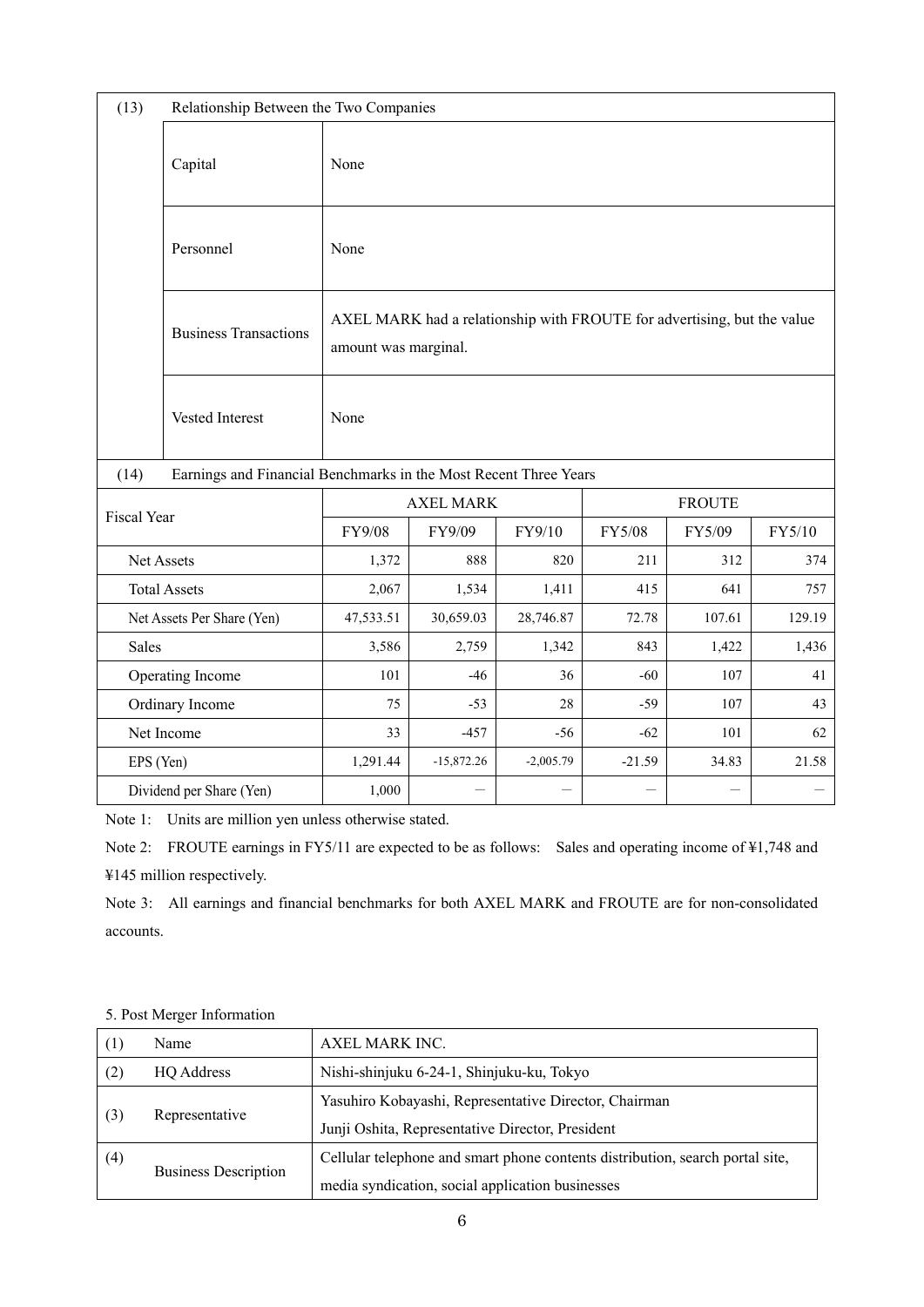| (5) | Capital             | Undetermined (To be announced) |  |
|-----|---------------------|--------------------------------|--|
| (6) | Fiscal Year End     | September 30                   |  |
|     | Net Assets          | Undetermined (To be announced) |  |
| (8) | <b>Total Assets</b> | Undetermined (To be announced) |  |

Mamoru Nanamura who is currently AXEL MARK Chairman (External Director) is expected to resign from his position effective October 1, 2011, but is expected remain as a Director (External Director).

#### 6. Accounting Process Overview

This merger falls under the jurisdiction of the accounting standards for corporate combination through acquisition, and is assumed to use the purchase method procedures. Furthermore, goodwill is expected to result from this merger. The value of the goodwill and the number of years over which it will be amortized will be announced as soon as they are determined.

### 7. Future Outlook

The impact of this merger upon the surviving company during fiscal year September 2011 is expected to be negligible. Furthermore the impact of the merger (Effective on October 1, 2011) upon earnings from fiscal year September 2012 forward will be announced as soon as it is determined.

#### 8. Others

This merger is based on the assumption that it will be accepted of both companies in their shareholder meetings and is in compliance with laws and other regulations.

|                  | Sales  | Operating Income | Ordinary Income | Net Income |
|------------------|--------|------------------|-----------------|------------|
| FY9/11 Estimates | 41,200 | 420              | ¥13             |            |
| FY9/10           | 41,342 | ¥36              | 428             | -¥56       |

(Reference) AXEL MARK Earnings and Estimates

(Units: Million Yen)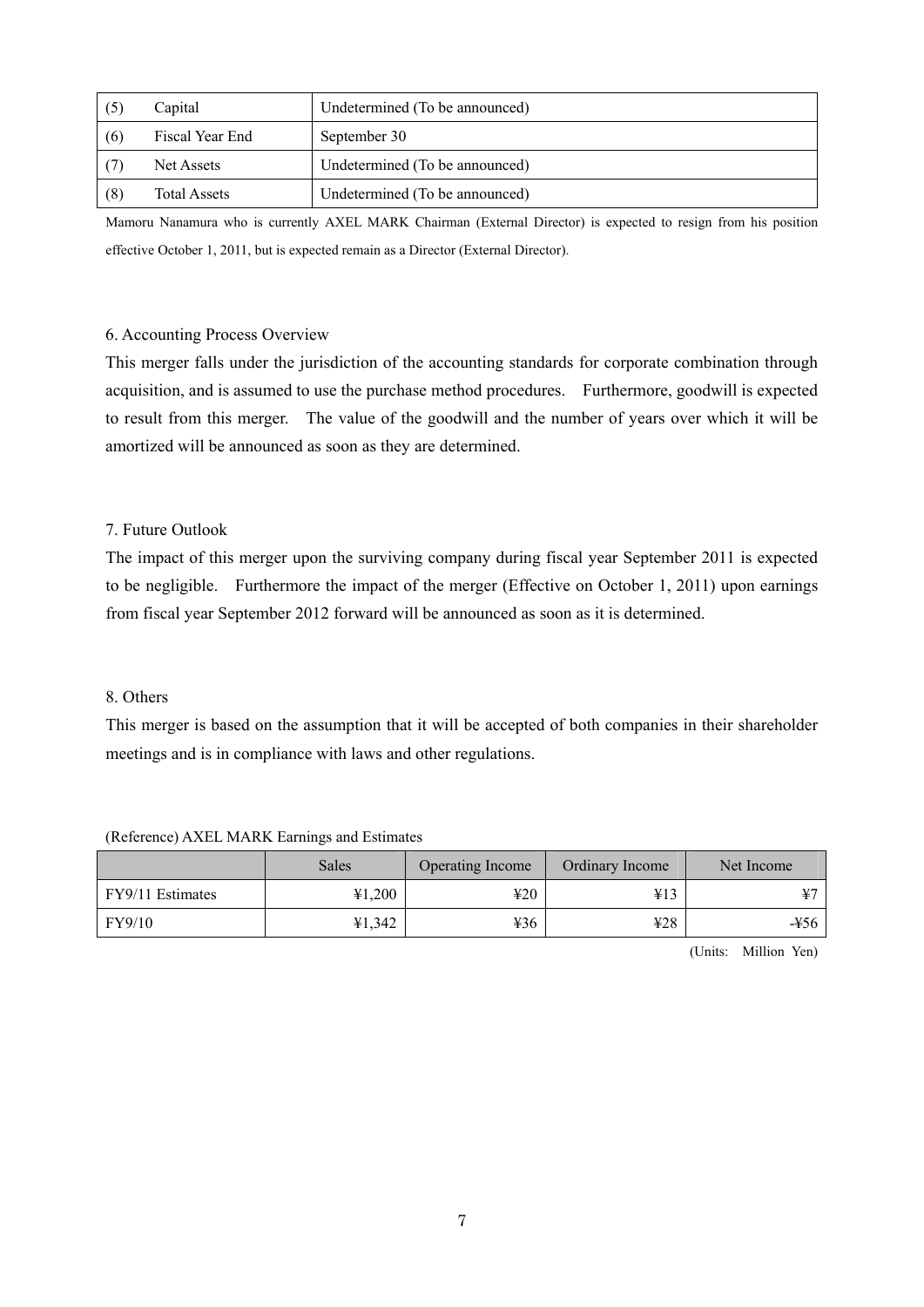



※Percentage figures reflect ratio of total shares issued of AXEL MARK owned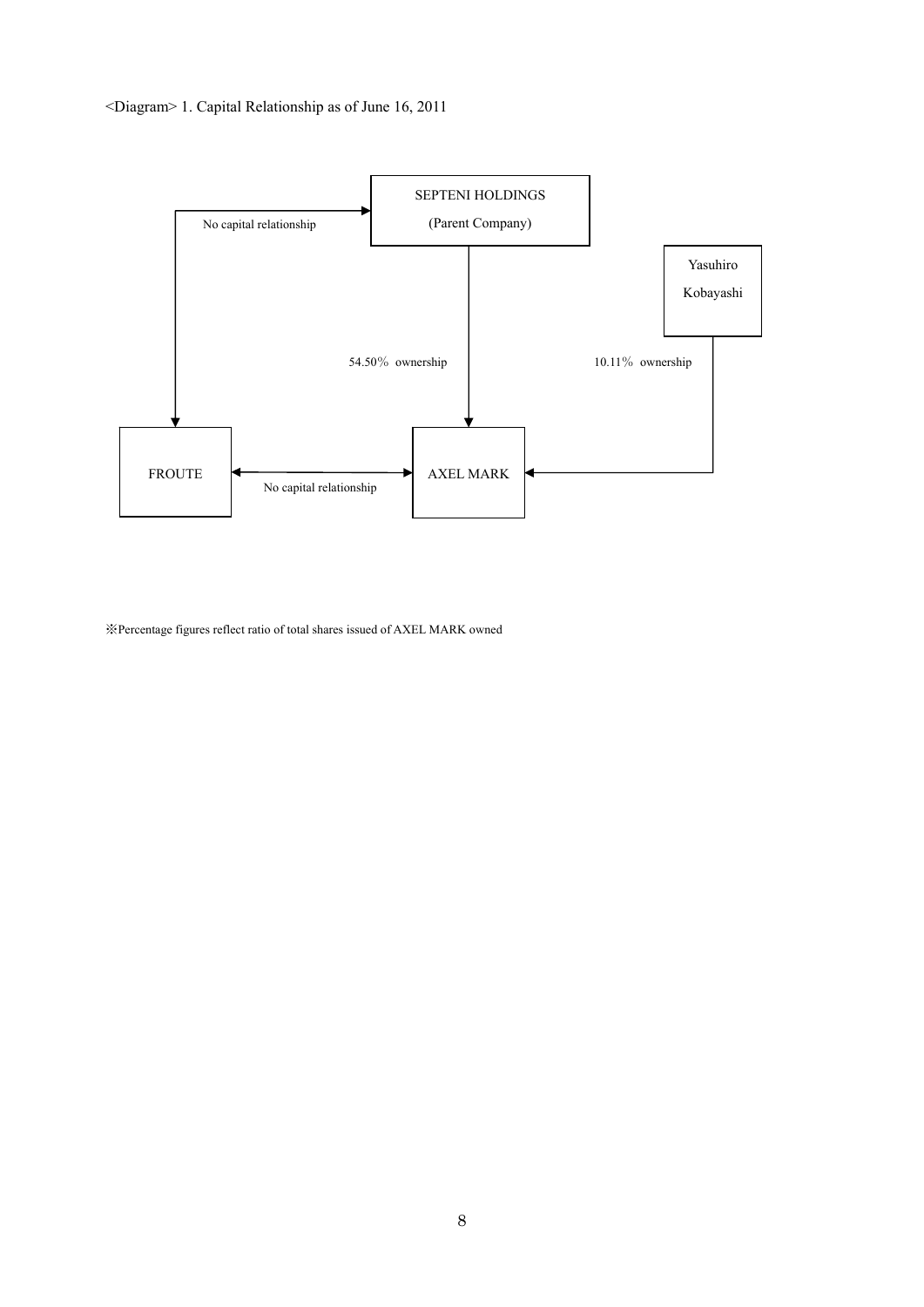#### <Diagram> 2. Capital Relationship as of Share Transfer on June 17, 2011 (Anticipated)



※1 Percentage figures reflect ratio of total shares issued of AXEL MARK owned

※2 Percentage figures reflect ratio of total shares issued of FROUTE owned